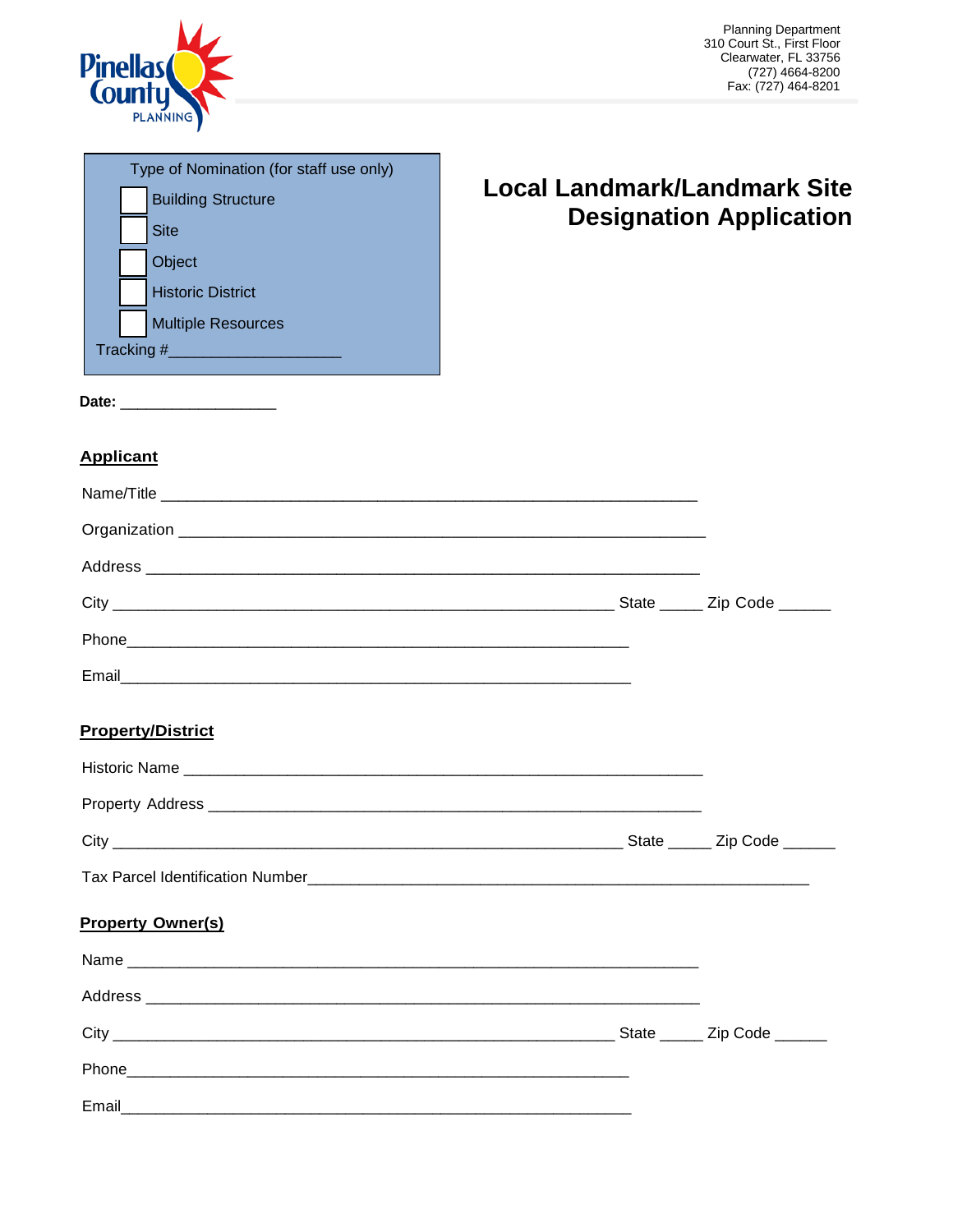

Planning Department 310 Court St., First Floor Clearwater, FL 33756 (727) 4664-8200 Fax: (727) 464-8201

## **Criteria for Designation**

Please check all applicable boxes if the resource(s) you are submitting for designation is/are:

| Associated with distinctive elements of the cultural, social, political, economic, scientific, religious,<br>prehistoric, or architectural history that have contributed to the pattern of history in the community, the<br>county, southwestern Florida, the state or nation. |
|--------------------------------------------------------------------------------------------------------------------------------------------------------------------------------------------------------------------------------------------------------------------------------|
| Has yielded, or are likely to yield, information on history or prehistory.                                                                                                                                                                                                     |
| Listed or have been determined eligible for listing in the National Register of Historic Places.                                                                                                                                                                               |
| Associated with the life or activities of a person of importance in local, state, or national history.                                                                                                                                                                         |
| Is the site of a historic event with a significant effect upon the county, state or nation.                                                                                                                                                                                    |
| Exemplary of the historical, political, cultural, economic, or social trends of the community in history.                                                                                                                                                                      |
| Associated in a significant way with a past or continuing institution which has contributed substantially to<br>the life of the community.                                                                                                                                     |
| Embodies the distinctive characteristics of a type, period, style or method of construction or are the work<br>of a master; or that possess high artistic value; or that represent a distinguishable entity whose<br>components may lack individual distinction.               |
| It portrays the environment in an era of history characterized by one or more distinctive design element or<br>architectural styles;                                                                                                                                           |
| It embodies the characteristics of an architectural style, period or method of construction.                                                                                                                                                                                   |
| It is a historic or outstanding work of a prominent architect, designer, or landscape architect.                                                                                                                                                                               |
| It contains elements of design, detail, material, or craftsmanship which are of outstanding quality or which<br>represented, in its time, a significant innovation, adaptation or response to the southwest Florida<br>environment.                                            |

#### **Incentives**

Are any historic preservation incentives being sought in association with this application (e.g., historic property tax exemption, variance from building code/zoning)? If so, please elaborate below.

\_\_\_\_\_\_\_\_\_\_\_\_\_\_\_\_\_\_\_\_\_\_\_\_\_\_\_\_\_\_\_\_\_\_\_\_\_\_\_\_\_\_\_\_\_\_\_\_\_\_\_\_\_\_\_\_\_\_\_\_\_\_\_\_\_\_\_\_\_\_\_\_\_\_\_\_\_\_\_\_\_\_

\_\_\_\_\_\_\_\_\_\_\_\_\_\_\_\_\_\_\_\_\_\_\_\_\_\_\_\_\_\_\_\_\_\_\_\_\_\_\_\_\_\_\_\_\_\_\_\_\_\_\_\_\_\_\_\_\_\_\_\_\_\_\_\_\_\_\_\_\_\_\_\_\_\_\_\_\_\_\_\_\_\_

\_\_\_\_\_\_\_\_\_\_\_\_\_\_\_\_\_\_\_\_\_\_\_\_\_\_\_\_\_\_\_\_\_\_\_\_\_\_\_\_\_\_\_\_\_\_\_\_\_\_\_\_\_\_\_\_\_\_\_\_\_\_\_\_\_\_\_\_\_\_\_\_\_\_\_\_\_\_\_\_\_\_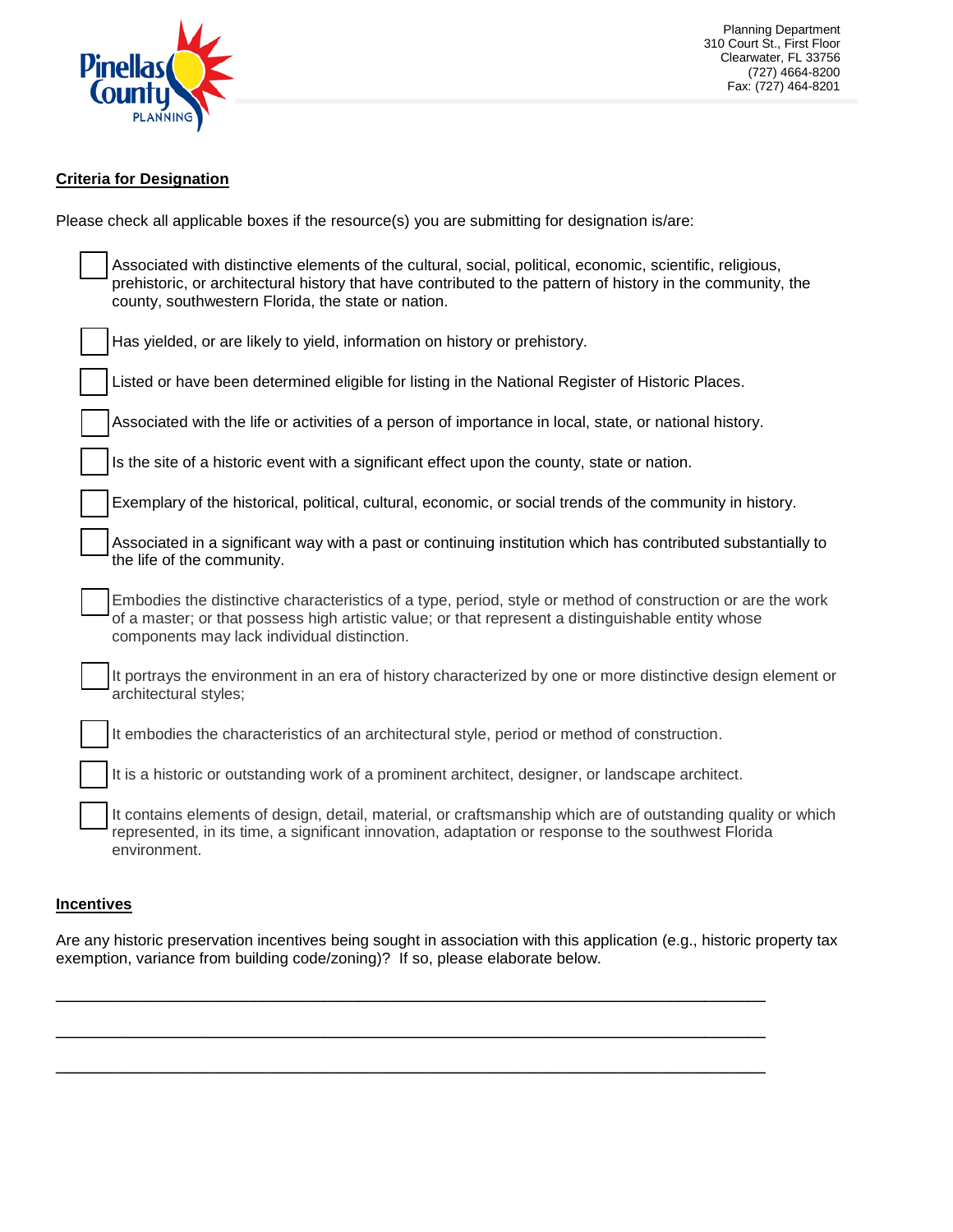

# **Function or Use**

Historic Function:

Current Function:

Proposed Use:

## **Written Description of Proposed Landmark or Landmark Site**

As an attachment, please provide a narrative summary explaining the significance of the property as it relates to the above criteria for designation. The narrative should explain the archaeological, historical, architectural, or cultural significance of the proposed landmark, as well as the period of significance, date constructed, biographical data on significant persons who may have resided in the structure, the cultural affiliation/historic period, who the builder and architect were, etc., if known/applicable.)

## **Additional Evidence and Supporting Materials**

Please provide the following, as attachments to this application:

(a)Photographs which are inclusive of all elevations, architectural details and significant exterior features.

\_\_\_\_\_\_\_\_\_\_\_\_\_\_\_\_\_\_\_\_\_\_\_\_\_\_\_\_\_\_\_\_\_\_\_\_\_\_\_\_\_\_\_\_\_\_\_\_\_\_\_\_\_\_\_\_\_\_\_\_\_\_\_\_\_\_\_\_\_\_\_\_\_\_\_\_\_\_\_\_\_\_

\_\_\_\_\_\_\_\_\_\_\_\_\_\_\_\_\_\_\_\_\_\_\_\_\_\_\_\_\_\_\_\_\_\_\_\_\_\_\_\_\_\_\_\_\_\_\_\_\_\_\_\_\_\_\_\_\_\_\_\_\_\_\_\_\_\_\_\_\_\_\_\_\_\_\_\_\_\_\_\_\_\_

\_\_\_\_\_\_\_\_\_\_\_\_\_\_\_\_\_\_\_\_\_\_\_\_\_\_\_\_\_\_\_\_\_\_\_\_\_\_\_\_\_\_\_\_\_\_\_\_\_\_\_\_\_\_\_\_\_\_\_\_\_\_\_\_\_\_\_\_\_\_\_\_\_\_\_\_\_\_\_\_\_\_

\_\_\_\_\_\_\_\_\_\_\_\_\_\_\_\_\_\_\_\_\_\_\_\_\_\_\_\_\_\_\_\_\_\_\_\_\_\_\_\_\_\_\_\_\_\_\_\_\_\_\_\_\_\_\_\_\_\_\_\_\_\_\_\_\_\_\_\_\_\_\_\_\_\_\_\_\_\_\_\_\_\_

\_\_\_\_\_\_\_\_\_\_\_\_\_\_\_\_\_\_\_\_\_\_\_\_\_\_\_\_\_\_\_\_\_\_\_\_\_\_\_\_\_\_\_\_\_\_\_\_\_\_\_\_\_\_\_\_\_\_\_\_\_\_\_\_\_\_\_\_\_\_\_\_\_\_\_\_\_\_\_\_\_\_

\_\_\_\_\_\_\_\_\_\_\_\_\_\_\_\_\_\_\_\_\_\_\_\_\_\_\_\_\_\_\_\_\_\_\_\_\_\_\_\_\_\_\_\_\_\_\_\_\_\_\_\_\_\_\_\_\_\_\_\_\_\_\_\_\_\_\_\_\_\_\_\_\_\_\_\_\_\_\_\_\_\_

\_\_\_\_\_\_\_\_\_\_\_\_\_\_\_\_\_\_\_\_\_\_\_\_\_\_\_\_\_\_\_\_\_\_\_\_\_\_\_\_\_\_\_\_\_\_\_\_\_\_\_\_\_\_\_\_\_\_\_\_\_\_\_\_\_\_\_\_\_\_\_\_\_\_\_\_\_\_\_\_\_\_

\_\_\_\_\_\_\_\_\_\_\_\_\_\_\_\_\_\_\_\_\_\_\_\_\_\_\_\_\_\_\_\_\_\_\_\_\_\_\_\_\_\_\_\_\_\_\_\_\_\_\_\_\_\_\_\_\_\_\_\_\_\_\_\_\_\_\_\_\_\_\_\_\_\_\_\_\_\_\_\_\_\_

\_\_\_\_\_\_\_\_\_\_\_\_\_\_\_\_\_\_\_\_\_\_\_\_\_\_\_\_\_\_\_\_\_\_\_\_\_\_\_\_\_\_\_\_\_\_\_\_\_\_\_\_\_\_\_\_\_\_\_\_\_\_\_\_\_\_\_\_\_\_\_\_\_\_\_\_\_\_\_\_\_\_

- (b)Copy of Florida Master Site File, if one exists.
- (c) Survey, or legal description, of property/structure.

On applications for the designation of historic districts, the applicant shall also submit:

- (d) A written description of the boundaries of the district; and
- (e)List of contributing resources.

Note: If this application is for designation of a historic district, please refer to the additional requirements in Sec. 146-6 (b) and (c) of the Pinellas County code.